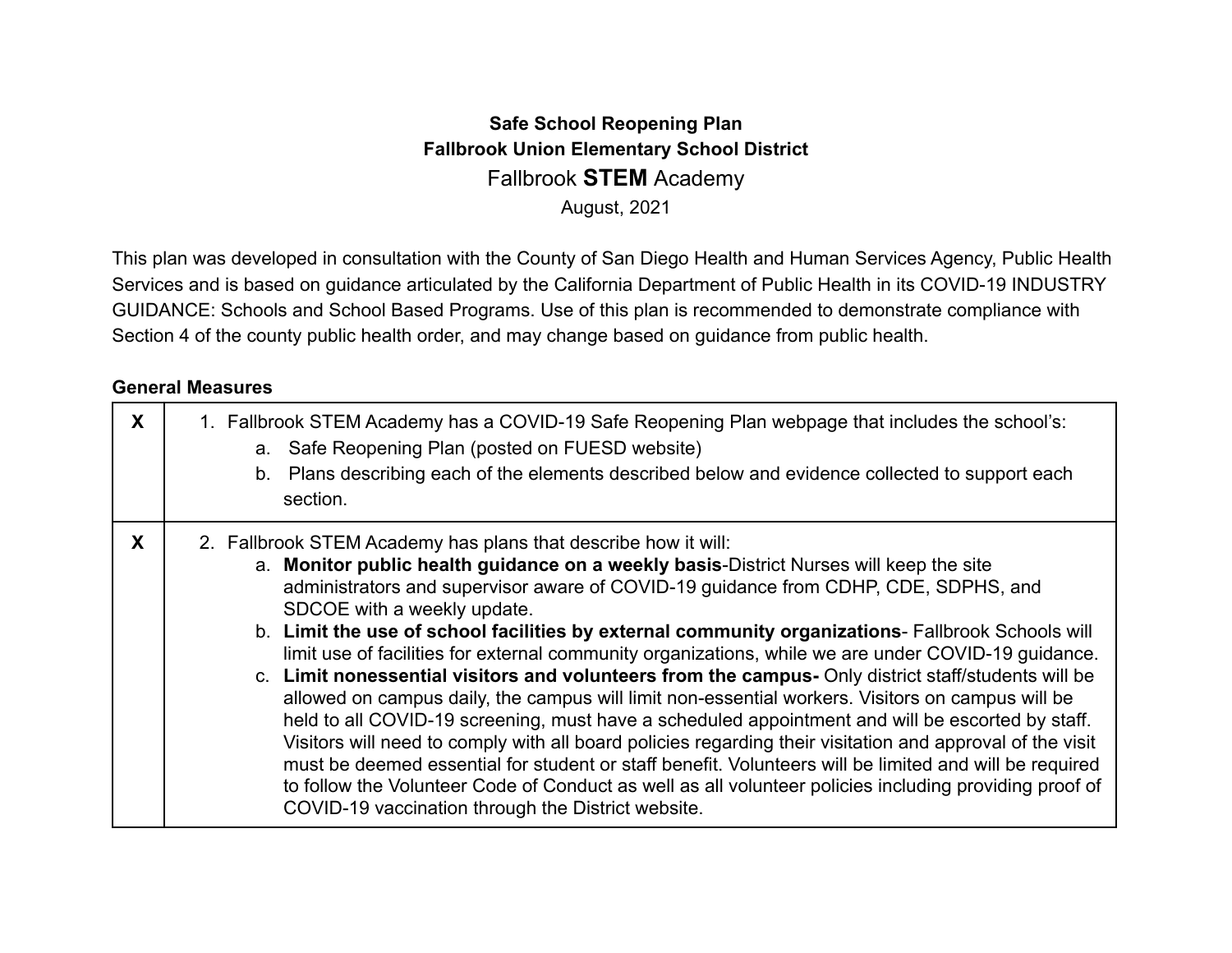| $\mathsf{X}$ | 3. Fallbrook STEM Academy has plans to describe how it will support students with access and functional<br>needs who may be at increased risk of becoming infected or having unrecognized illness due to<br>COVID-19, including:<br>a. Review existing student health plans to identify students who may need additional<br>accommodations-Teachers/staff are regularly reviewing student health plans to identify students<br>who may need additional accommodations. Teachers/staff annually are trained by district nurses to<br>support students with specific health needs, how to manage Epipens, bloodborne pathogens, and<br>manage students with diabetes. All health plans are reviewed with teachers and Admin at the<br>beginning of the school year and ongoing with new students. Monthly office meetings scheduled.<br>b. A process for engaging families for potentially unknown concerns that may need to be<br>accommodated.<br>c. Identification of additional preparations for classroom and non-classroom environments<br>needed for groups that might be at increased risk of becoming infected or having<br>unrecognized illnesses. These include individuals who:<br>Have limited mobility or require prolonged and close contact with others, such as<br>direct support providers and family members- FUESD has identified all students with<br>special needs. Students with unique needs are serviced first in specialized classrooms and<br>when applicable participate in our supplemental programs. Additional training and protocols<br>have been put in place to match the needs of the students and their IEPs.<br>■ Have trouble understanding information or practicing preventive measures, such as<br>hand washing and physical distancing-See above (i)<br>May not be able to communicate symptoms of illness-See above (i) |
|--------------|------------------------------------------------------------------------------------------------------------------------------------------------------------------------------------------------------------------------------------------------------------------------------------------------------------------------------------------------------------------------------------------------------------------------------------------------------------------------------------------------------------------------------------------------------------------------------------------------------------------------------------------------------------------------------------------------------------------------------------------------------------------------------------------------------------------------------------------------------------------------------------------------------------------------------------------------------------------------------------------------------------------------------------------------------------------------------------------------------------------------------------------------------------------------------------------------------------------------------------------------------------------------------------------------------------------------------------------------------------------------------------------------------------------------------------------------------------------------------------------------------------------------------------------------------------------------------------------------------------------------------------------------------------------------------------------------------------------------------------------------------------------------------------------------------------------------------------------------------------------|
| X            | 4. Fallbrook STEM Academyhas complied with Cal-OSHA requirements to:<br>a. Conduct site-specific hazard assessments-Through the JPA all staff participated in Cal-OSHA<br>training to understand hazard assessment<br>b. Develop and Implement an effective plan to protect employees- Staff understands how to<br>appropriately use and store supplies provided and the types of protections needed based on                                                                                                                                                                                                                                                                                                                                                                                                                                                                                                                                                                                                                                                                                                                                                                                                                                                                                                                                                                                                                                                                                                                                                                                                                                                                                                                                                                                                                                                    |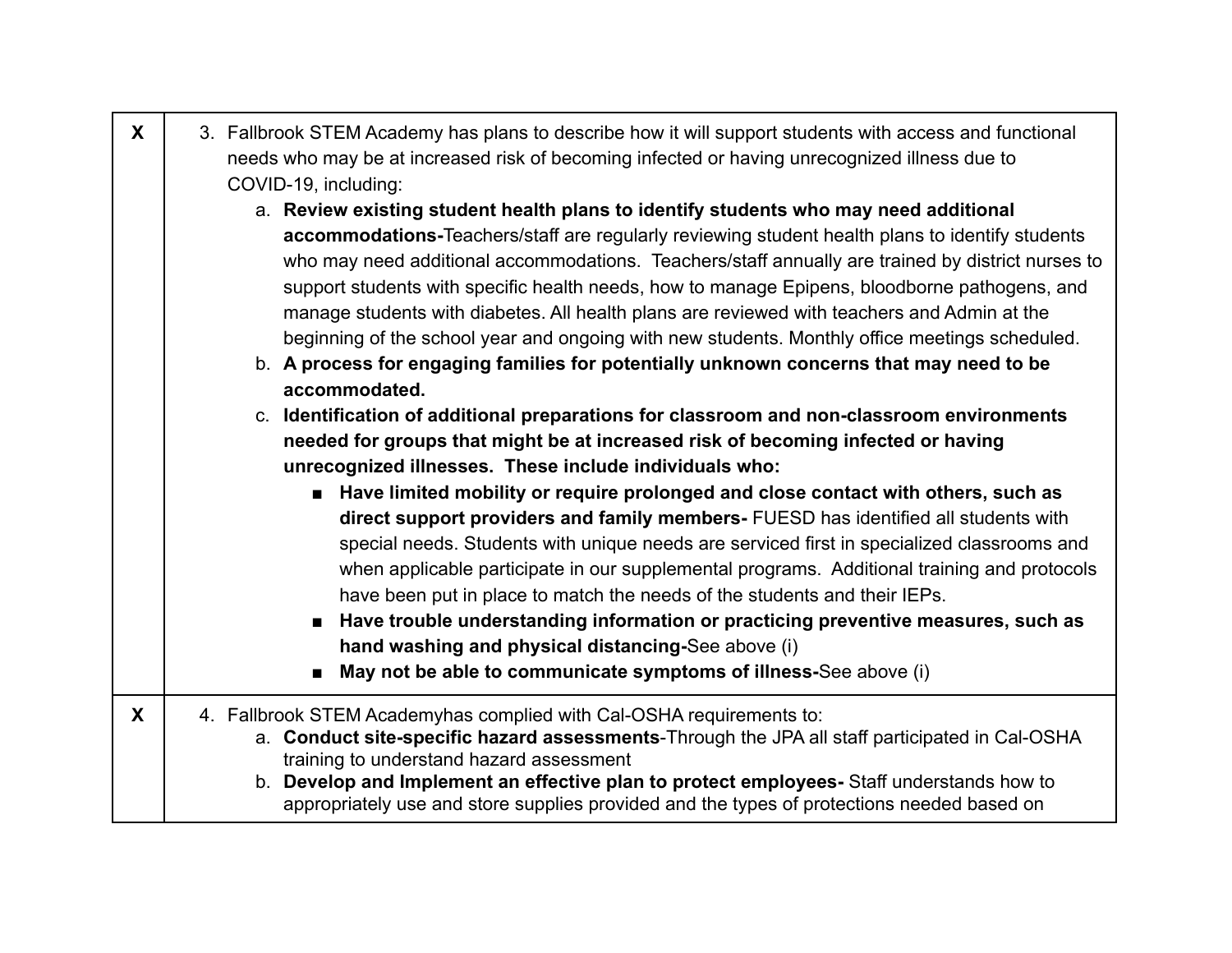|--|--|--|--|

### **Promote Healthy Hygiene Practices**

| $\mathbf{x}$ | 5. Fallbrook STEM Academyhas developed plans to teach and reinforce washing hands, avoiding contact<br>with one's eyes, nose, and mouth, and covering coughs and sneezes among students and staff.<br>Certificated and Classified Staff training was held on August 11, 2021. The plans describe how the school<br>will teach students and remind to:<br>a. Use tissue to wipe their nose and to cough/sneeze inside a tissue or their elbow<br>b. Wash their hands frequently throughout the day, including before and after eating; after coughing or<br>sneezing; after being outside; and before and after using the restroom.<br>c. Wash their hands for 20 seconds with soap, rubbing thoroughly after application, and use paper<br>towels (or single-use cloth towels) to dry hands thoroughly.<br>d. Use fragrance-free hand sanitizer when handwashing is not practicable. Sanitizer must be rubbed<br>into hands until completely dry.<br>Ethyl alcohol-based hand sanitizers are preferred and should be used when there is the<br>potential of unsupervised use by children.<br>Children under age 9 shall use hand sanitizer under adult supervision only. Poison Control<br>$\blacksquare$<br>will be called if consumed: 1-800-222-1222, along with other appropriate authorities. |
|--------------|----------------------------------------------------------------------------------------------------------------------------------------------------------------------------------------------------------------------------------------------------------------------------------------------------------------------------------------------------------------------------------------------------------------------------------------------------------------------------------------------------------------------------------------------------------------------------------------------------------------------------------------------------------------------------------------------------------------------------------------------------------------------------------------------------------------------------------------------------------------------------------------------------------------------------------------------------------------------------------------------------------------------------------------------------------------------------------------------------------------------------------------------------------------------------------------------------------------------------------------------------------------------------------------------------|
| X            | 6. Fallbrook STEM Academy has developed plans to ensure that staff and students wash their hands or use<br>hand sanitizer frequently throughout the day. The plan describes how the school will:<br>a. Provide regular and frequent access to handwashing facilities, including, to the extent<br>practicable, handwashing stations near classrooms- Routines will be established that provide<br>regular and frequent access to handwashing facilities (classroom sinks, handwashing stations, and<br>restroom sinks) inside or near classrooms.<br>b. Prevent congregations in bathrooms-Appropriate adult supervision will be provided in and near<br>the restrooms at all times<br>c. Develop routines enabling students and staff to regularly wash their hands at staggered<br>intervals- Implement routines enabling students and staff to regularly wash their hands at                                                                                                                                                                                                                                                                                                                                                                                                                    |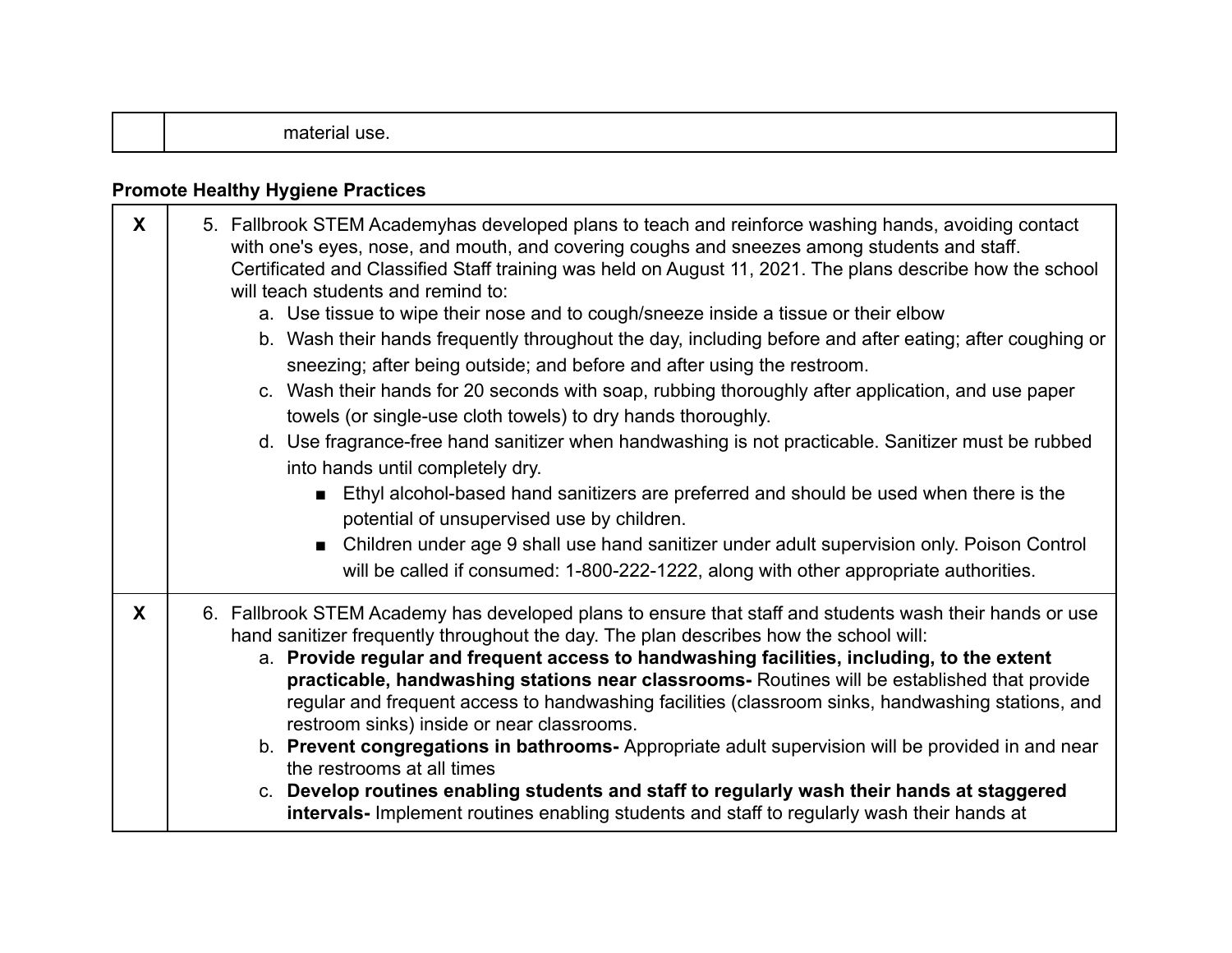|   | staggered intervals<br>d. Develop routines enabling students and staff to use hand sanitizer when necessary-<br>Procedures will be established that reinforce use of hand sanitizer if hand washing is not<br>practicable, upon arrival at school, before snack/meals, after water play, and as a part of transitions<br>e. Ensure adequate supplies to support healthy hygiene behaviors, including soap, tissues,<br>no-touch trash cans, face coverings, and hand sanitizers with at least 60 percent ethyl alcohol for<br>staff and children who can safely use hand sanitizer.                                                                                                                                                                                                                                                                                                                                                                                                                                                                                                                                                                                                                                                                                                                                                                                                                                                                                                                                                                                                                                                    |
|---|----------------------------------------------------------------------------------------------------------------------------------------------------------------------------------------------------------------------------------------------------------------------------------------------------------------------------------------------------------------------------------------------------------------------------------------------------------------------------------------------------------------------------------------------------------------------------------------------------------------------------------------------------------------------------------------------------------------------------------------------------------------------------------------------------------------------------------------------------------------------------------------------------------------------------------------------------------------------------------------------------------------------------------------------------------------------------------------------------------------------------------------------------------------------------------------------------------------------------------------------------------------------------------------------------------------------------------------------------------------------------------------------------------------------------------------------------------------------------------------------------------------------------------------------------------------------------------------------------------------------------------------|
| X | 7. Fallbrook STEM Academy has developed plans to teach and reinforce the use of cloth face coverings,<br>masks, or face shields. The plans include, but is not limited to:<br>a. Unless otherwise required by the state, county or school district, all employees and visitors<br>should wear a face covering when physical distancing is not practicable-<br>Requirement is that all employees, classified and certificated, and visitors are to wear a face<br>covering when indoors.<br>1. Facial shields will be allowed in place of face coverings when servicing students for<br>pedagogical or developmental reasons, as long as the wearer maintains physical<br>distance from others, to the extent practicable.<br>2. Front office has consistent protocols, a safety station at the entrance of the school<br>with additional face coverings.<br>Students will wear face coverings as outlined:<br>1. K-8- at all times when indoors, unless exempt. Students who refuse to wear a facial<br>covering will be sent home.<br>2. A face covering or shield should be removed for meals, snacks, or outdoor recreation.<br>Student facial coverings should be stored in a clean paper bag.<br>3. Students may bring a face covering from home or one will be provided at school.<br>4. Information contained in the CDPH Guidance for the Use of Face Coverings should<br>be provided to staff and families, which discusses the circumstances in which face<br>coverings must be worn and the exemptions, as well as any policies, work rules, and<br>practices the employer has adopted to ensure the use of face coverings. |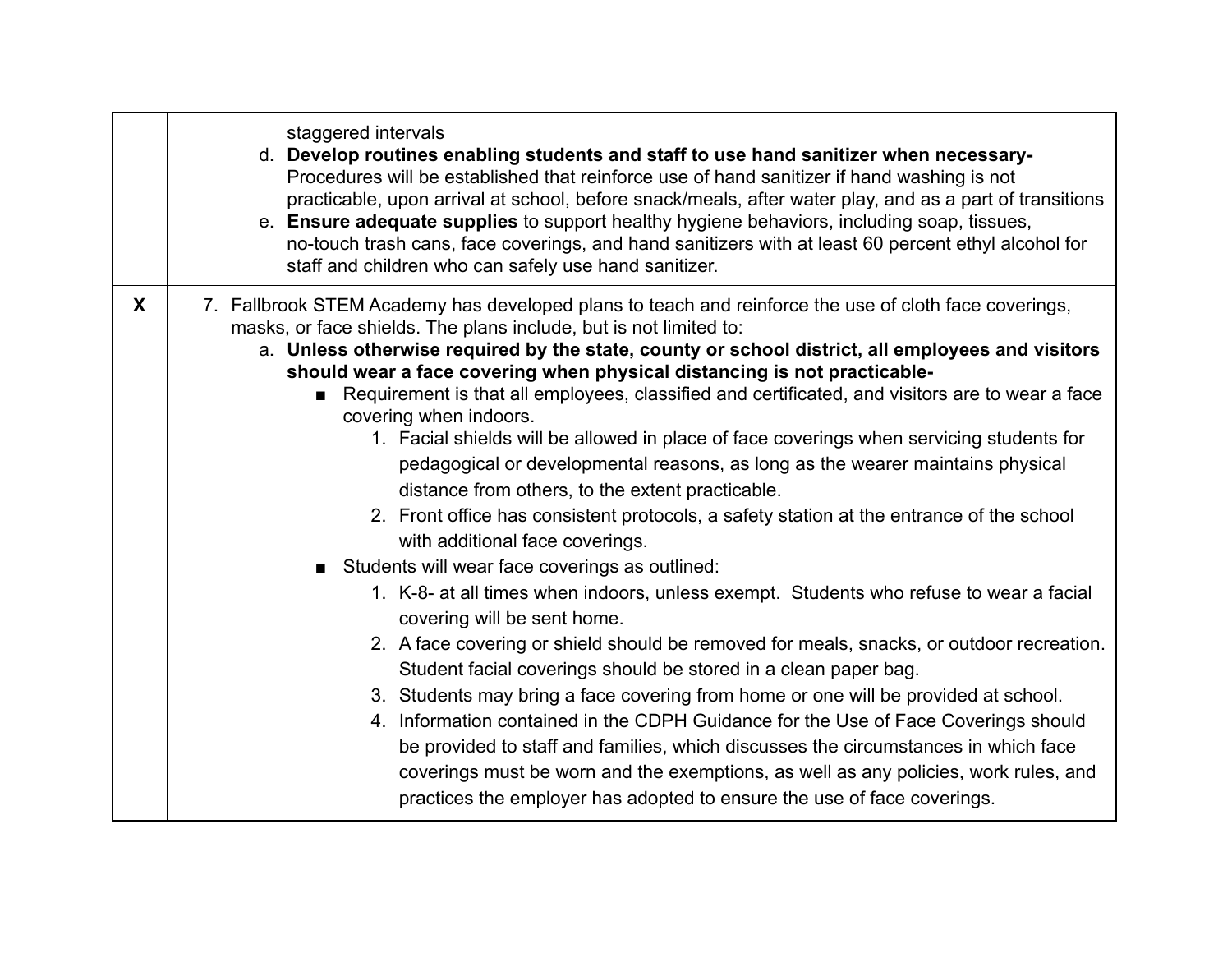|   | Workers or other persons handling or serving food must use gloves in addition to face<br>$\blacksquare$<br>coverings.                                                                                                                                                                                                                                                                                                                                                                                                                                                                                                                                                    |
|---|--------------------------------------------------------------------------------------------------------------------------------------------------------------------------------------------------------------------------------------------------------------------------------------------------------------------------------------------------------------------------------------------------------------------------------------------------------------------------------------------------------------------------------------------------------------------------------------------------------------------------------------------------------------------------|
|   | b. Describe situations when physical distancing may not be practicable, such as school buses<br>or other settings where space may be insufficient.<br>• Physical distancing may not be practicable when transitioning to the classroom, through the<br>office area, at drop off and pick up, the drop off and pick up staging area in the front of the<br>school, or when transitioning to the lunch area or outdoor restrooms, and, if applicable,<br>school buses.<br>c. Facial shields will be allowed in place of face coverings when it is necessary for a person's face to<br>be visible during interactions.                                                      |
|   | d. Information regarding proper use, removal, and washing of cloth face coverings will be reviewed at<br>the return to school training and staff meeting with written instructions provided and with parents at<br>time of enrollment and prior to return to school. The parent will be mailed information regarding all<br>policies and procedures related to COVID-19 Health and Safety.                                                                                                                                                                                                                                                                               |
| X | 8. Fallbrook STEM Academy has adequate supplies on hand to support healthy hygiene behaviors, including<br>soap, tissues, no-touch trash cans, face coverings and hand sanitizers with 60 percent ethyl alcohol for<br>staff and children who can safely use hand sanitizer.<br>a. The Fallbrook Union Elementary School district will work with the California Governor's Office of<br>Emergency Services (CalOES) and the California Department of Public Health (CDPH) to ensure<br>continued support with procurement and distribution of personal protective equipment for staff that<br>require it. FUESD currently has appropriate PPE supplies needed for staff. |
| X | 9. Employers should provide and ensure staff use face coverings and all required protective equipment.<br>a. Fallbrook STEM Academy will provide a reusable face cover to all students, staff and visitors who<br>request/need one in accordance with CDPH guidelines and all required protective equipment.<br>b. PPE supplies available to all. Every staff member will have available to them wipes, hand sanitizer,<br>and kleenex.                                                                                                                                                                                                                                  |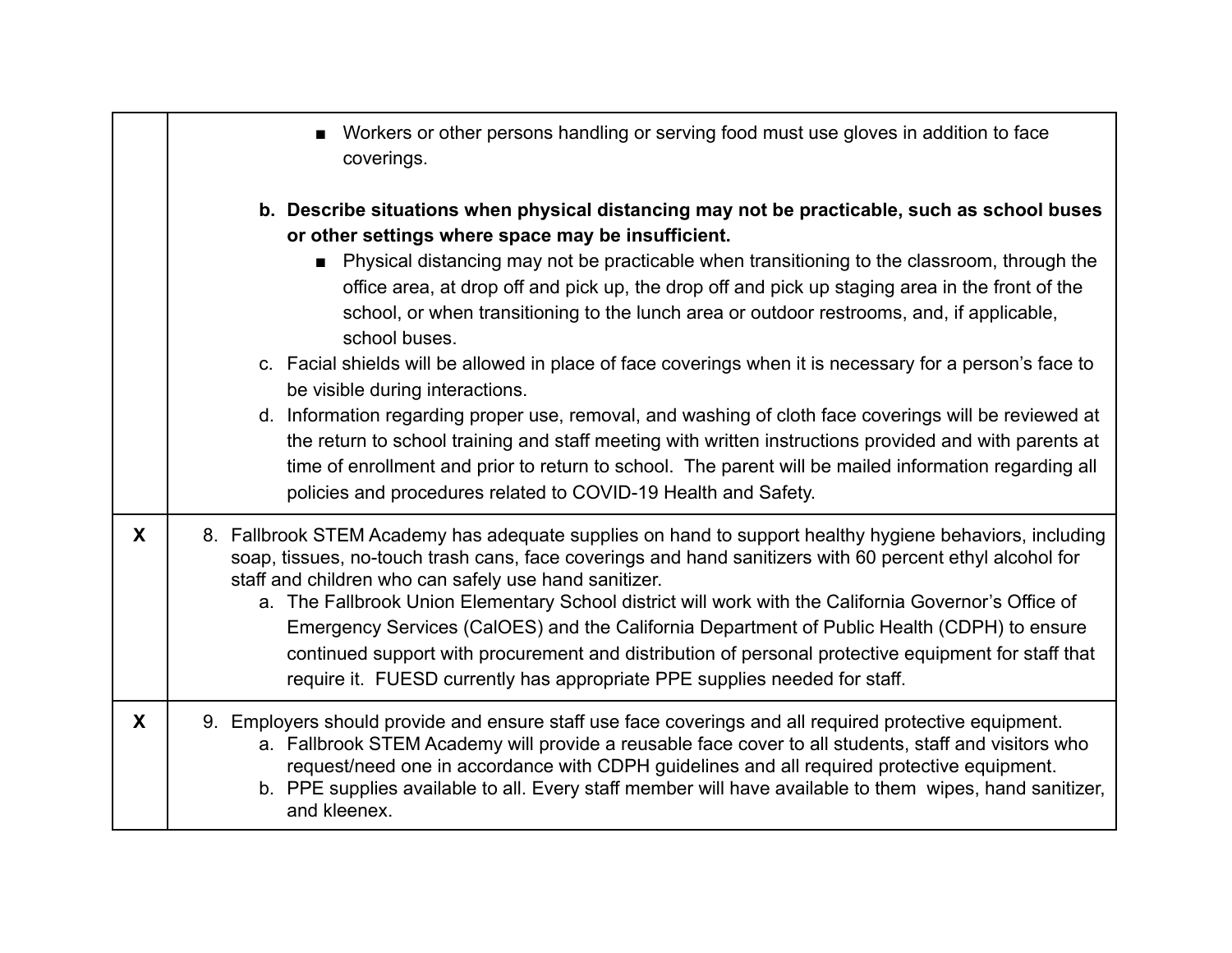| X | 10. The school has a sufficient supply of personal protective equipment (PPE) necessary to protect<br>employees. The plans specify the type of PPE needed for tasks performed by employees.<br>a. The Fallbrook Union Elementary School District has a sufficient supply of personal protective<br>equipment (PPE) necessary to protect employees who require it and to implement plans. The<br>plans specify that the district has established PPE requirements for various employee types and<br>has made distinctions for employees who require face coverings and/or facial shields and/or PPE<br>Masks, when applicable. |
|---|-------------------------------------------------------------------------------------------------------------------------------------------------------------------------------------------------------------------------------------------------------------------------------------------------------------------------------------------------------------------------------------------------------------------------------------------------------------------------------------------------------------------------------------------------------------------------------------------------------------------------------|
|   | • This list of employee types is available upon request from the district office Human<br>Resources Department.<br>Employees will be trained upon return to work regarding levels and types of PPE or facial<br>covering will be required for all.                                                                                                                                                                                                                                                                                                                                                                            |

#### **Face Coverings**

| X<br>11. Fallbrook STEM Academy will use face coverings in accordance with CDPH guidelines unless a person is<br>exempt as explained in the guidelines, particularly in indoor environments, on school buses, and areas<br>where physical distancing alone is not sufficient to prevent disease transmission. Fallbrook STEM<br>Academyhas developed plans to: |                                                                                                                                                                                                                                                                                                                                                                  |
|----------------------------------------------------------------------------------------------------------------------------------------------------------------------------------------------------------------------------------------------------------------------------------------------------------------------------------------------------------------|------------------------------------------------------------------------------------------------------------------------------------------------------------------------------------------------------------------------------------------------------------------------------------------------------------------------------------------------------------------|
|                                                                                                                                                                                                                                                                                                                                                                | a. Teach and reinforce use of face coverings, or face shields.<br>b. Remind students not to touch the face covering and to wash their hands frequently.<br>c. Provide information to families on proper use, removal, and washing of cloth face coverings.<br>d. Provide training on how people who are exempted from wearing a face covering will be addressed. |

#### **Ensure Teacher and Staff Safety**

| v<br>^ | 12. Fallbrook STEM Academy has developed plans to ensure teacher and staff                      |
|--------|-------------------------------------------------------------------------------------------------|
|        | safety. The plans include, but are not limited to:                                              |
|        | a. Ensuring staff maintain physical distancing from each other as applicable.                   |
|        | b. Ensuring staff use face coverings in accordance with CDPH guidelines and Cal/OSHA standards. |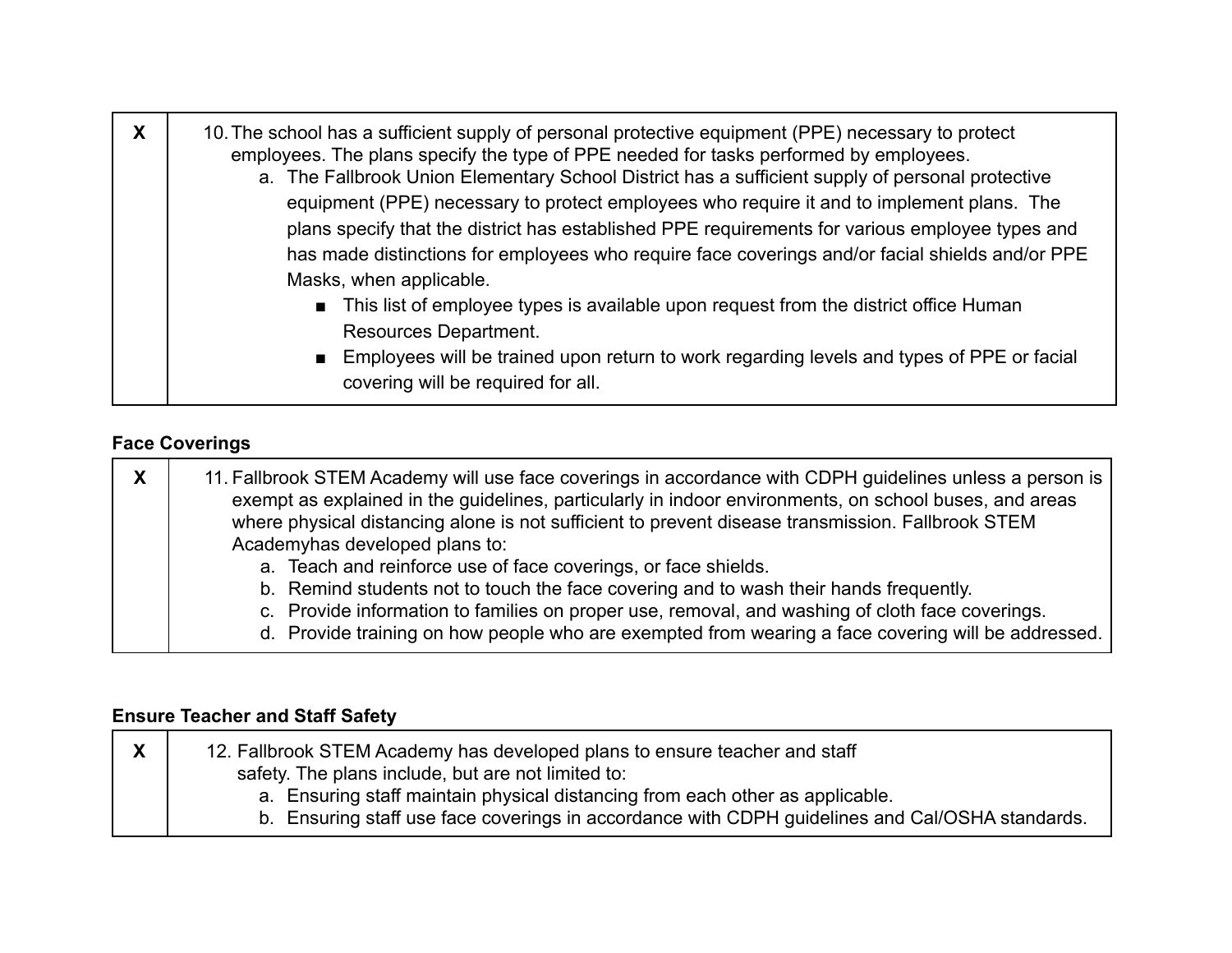| c. Conducting all staff meetings, professional development and education, and other activities<br>involving staff with physical distancing measures in place, outdoors, or virtually. |
|---------------------------------------------------------------------------------------------------------------------------------------------------------------------------------------|
| d. Minimizing the use of and congregation of adults in staff rooms, break rooms, and other settings.                                                                                  |
| e. Implement procedures for daily symptom monitoring for staff.                                                                                                                       |

# **Intensify Cleaning, Disinfection and Ventilation**

| X | 13. Fallbrook STEM Academy has developed plans that describe how frequently touched surfaces within the<br>school will be cleaned and disinfected at least daily, and as practicable, frequently throughout the day by trained<br>staff. Frequently touched surfaces include:<br>• Door handles<br>Light switches<br>$\bullet$<br>• Sink handles<br>• Bathroom surfaces<br>• Tables<br>• Student Desks<br>Chairs<br>$\bullet$                                                                                                            |
|---|------------------------------------------------------------------------------------------------------------------------------------------------------------------------------------------------------------------------------------------------------------------------------------------------------------------------------------------------------------------------------------------------------------------------------------------------------------------------------------------------------------------------------------------|
| X | 14. The Fallbrook Union Elementary School District has developed plans that describe how:<br>a. Frequently touched surfaces on school buses will be cleaned and disinfected at least daily, and as<br>practicable, frequently throughout the day by trained staff.<br>b. Buses will be thoroughly cleaned after transporting any individual who is exhibiting symptoms of<br>COVID-19.<br>a. Bus drivers are provided disinfectant wipes and disposable gloves to support disinfection of<br>frequently touched surfaces during the day. |
| X | 15. The Fallbrook Union Elementary School District has developed a plan for cleaning and sanitation which<br>incorporates the following elements:                                                                                                                                                                                                                                                                                                                                                                                        |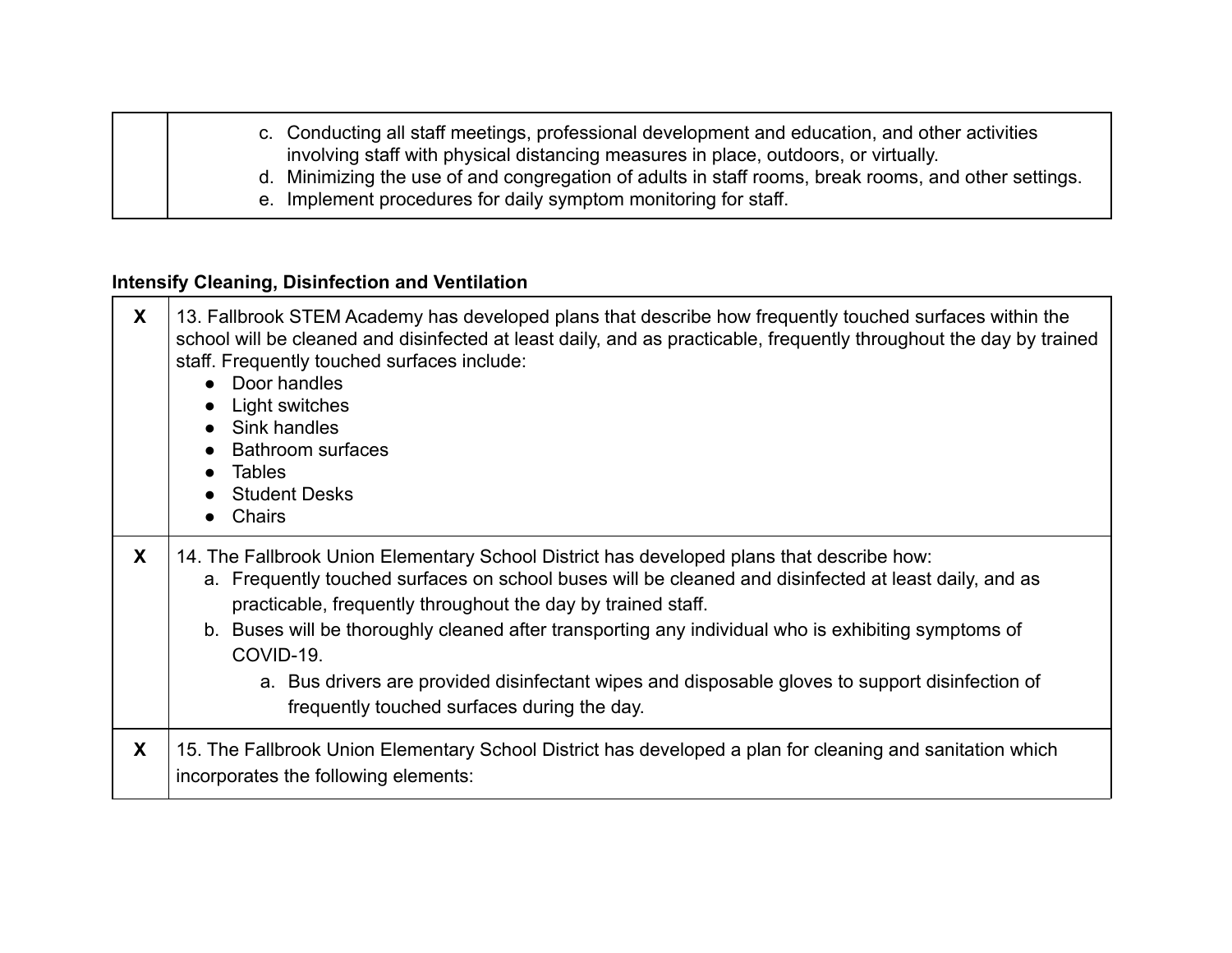|  | a. Primary cleaning products used are those approved for use against COVID-19 on the<br>Environmental Protection Agency (EPA)-approved list "N" and follow product instructions.                                                                                                                                                                                                                         |
|--|----------------------------------------------------------------------------------------------------------------------------------------------------------------------------------------------------------------------------------------------------------------------------------------------------------------------------------------------------------------------------------------------------------|
|  | b. To reduce the risk of asthma related to disinfecting, programs should aim to select disinfectant<br>products on list "N" with asthma-safer ingredients (hydrogen peroxide, citric acid or lactic acid).                                                                                                                                                                                               |
|  | c. Depending on supply chain availability, FUESD will attempt to avoid products that mix these<br>ingredients with peroxyacetic (peracetic) acid, sodium hypochlorite (bleach) or quaternary<br>ammonium compounds, which can cause asthma.                                                                                                                                                              |
|  | b. Use disinfectants labeled to be effective against emerging viral pathogens, following label<br>directions for appropriate dilution rates and contact times. Provide employees training on the<br>chemical hazards, manufacturer's directions, on Cal/OSHA requirements for safe use and as<br>applicable and required by the Healthy Schools Act.                                                     |
|  | c. Custodial staff with the responsibility of cleaning and disinfecting Fallbrook STEM Academy will be<br>equipped with proper protective equipment, including gloves, eye protection, respiratory<br>protection, and other appropriate protective equipment as required by the product instructions. All<br>products must be kept out of children's reach and stored in a space with restricted access. |
|  | d. FUESD has adapted cleaning and disinfecting schedules in order to avoid both under and over<br>use of cleaning products.                                                                                                                                                                                                                                                                              |

## **Implementing Distancing Inside and Outside the Classroom**

| X | 16. Fallbrook STEM Academy has developed plans that describe the measures that will be used to maintain<br>space between students in the following settings, as practicable. If the school determines distance is not<br>practicably be maintained between students in one or more of the following settings, the plan also describes the<br>reasons physical distancing is not practicable for each setting and describes the measures that will be used to |
|---|--------------------------------------------------------------------------------------------------------------------------------------------------------------------------------------------------------------------------------------------------------------------------------------------------------------------------------------------------------------------------------------------------------------------------------------------------------------|
|   | maximize the space between students.                                                                                                                                                                                                                                                                                                                                                                                                                         |
|   | a. School bus stops- Students will wear face coverings and line up single file at minimum arms<br>distance.                                                                                                                                                                                                                                                                                                                                                  |
|   | b. School buses- facial coverings or face shields as needed will be worn to provide the least risk for<br>student and driver. Each bus will be equipped with extra unused face coverings.                                                                                                                                                                                                                                                                    |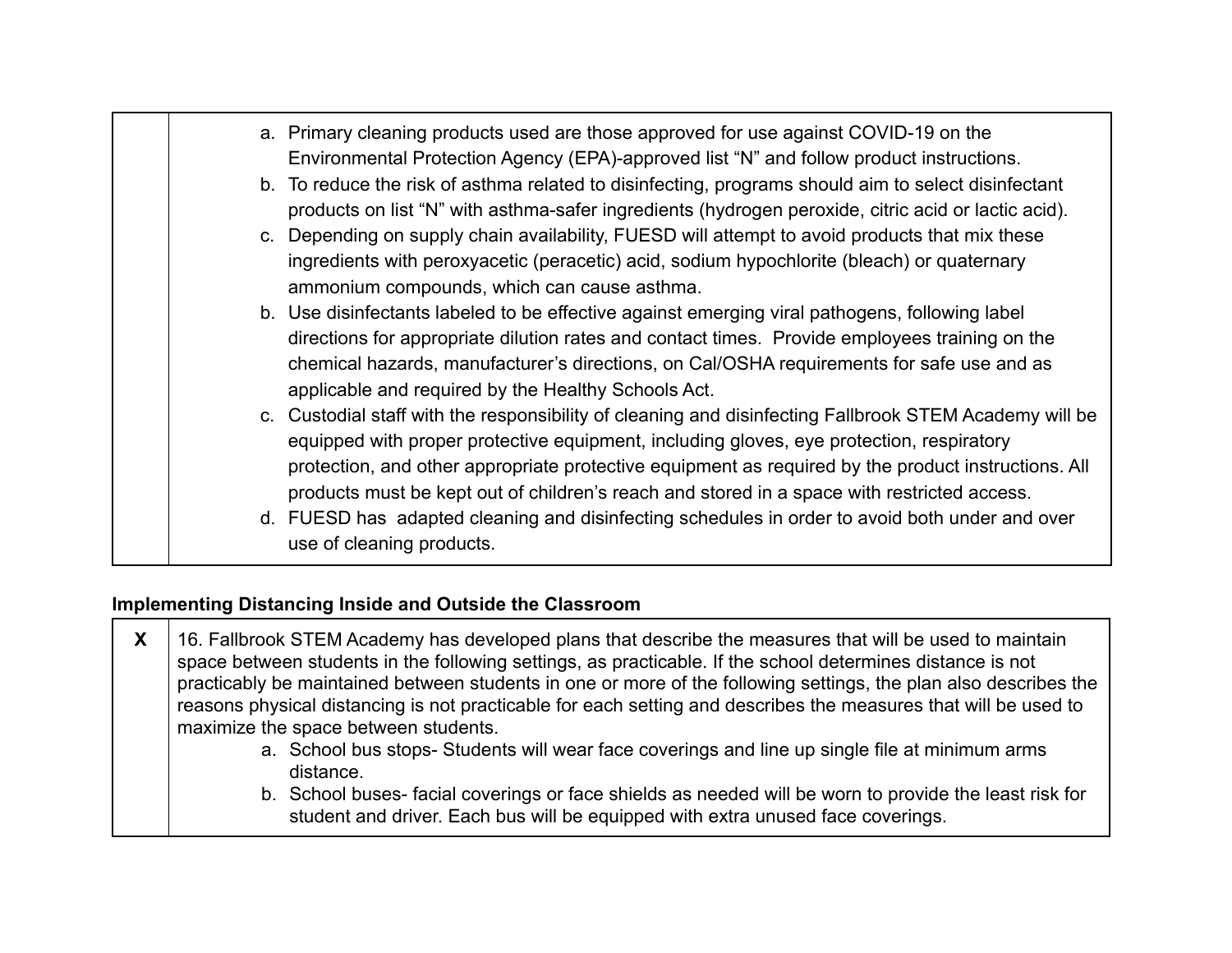|   |              | c. Adults on campus will support students during transition and outdoor areas.<br>d. During meal periods-students will be assigned needed space for eating and to support social<br>distancing to the greatest extent possible.<br>e. During recess- designated zones may be assigned to stable groups to support social distancing.<br>e. During passing periods- if other groups will be transitioning simultaneously, students may need to<br>wear facial coverings.<br>f. Classrooms and other instructional spaces- will have desks and tables arranged to support<br>distancing to the greatest extent possible. Carpet markers will be used to support spacing within<br>the stable group, and students within the stable group will be assigned small group play centers<br>allowing for social distance.<br>g. Restrooms- will be monitored to ensure that students will not congregate. This will also allow for<br>frequent cleaning, as possible.<br>h. Locker rooms will be used. While we are under COVID-19 guidance spacing will be used.<br>i. While traveling through office space, masks will be worn and a limit will be placed on how many<br>people will be allowed in the office areas to ensure social distance to the greatest extent possible.<br>j. Band and Choir practice and performances will be permitted following all CHPH guidelines.<br>k. School buses- Space will be maximized between students and between students and the driver<br>and open windows to the greatest extent practicable.<br>I. Before and After School programs- TBD<br>m. Extracurricular and co-curricular programs will be limited while we are under COVID-19 guidance<br>to ensure limited group sizes and ensure that student groups remain stable to the greatest extent<br>possible. |
|---|--------------|-------------------------------------------------------------------------------------------------------------------------------------------------------------------------------------------------------------------------------------------------------------------------------------------------------------------------------------------------------------------------------------------------------------------------------------------------------------------------------------------------------------------------------------------------------------------------------------------------------------------------------------------------------------------------------------------------------------------------------------------------------------------------------------------------------------------------------------------------------------------------------------------------------------------------------------------------------------------------------------------------------------------------------------------------------------------------------------------------------------------------------------------------------------------------------------------------------------------------------------------------------------------------------------------------------------------------------------------------------------------------------------------------------------------------------------------------------------------------------------------------------------------------------------------------------------------------------------------------------------------------------------------------------------------------------------------------------------------------------------------------------------------------------------------------------|
| X | practicable: | 17. Fallbrook STEM Academy plan for scheduling students uses the following measures to the greatest extent<br>a. Staggered schedules for recess/outdoor activities.<br>b. An arrival and departure routine that is outdoors and limits visitors on the campus has been<br>created to minimize scheduling challenges for families.<br>c. Fallbrook STEM Academy has plans in place to escort students for drop off and pick up, limiting<br>visitors on campus and exchanges between stable groups. By maintaining stable groups the                                                                                                                                                                                                                                                                                                                                                                                                                                                                                                                                                                                                                                                                                                                                                                                                                                                                                                                                                                                                                                                                                                                                                                                                                                                                   |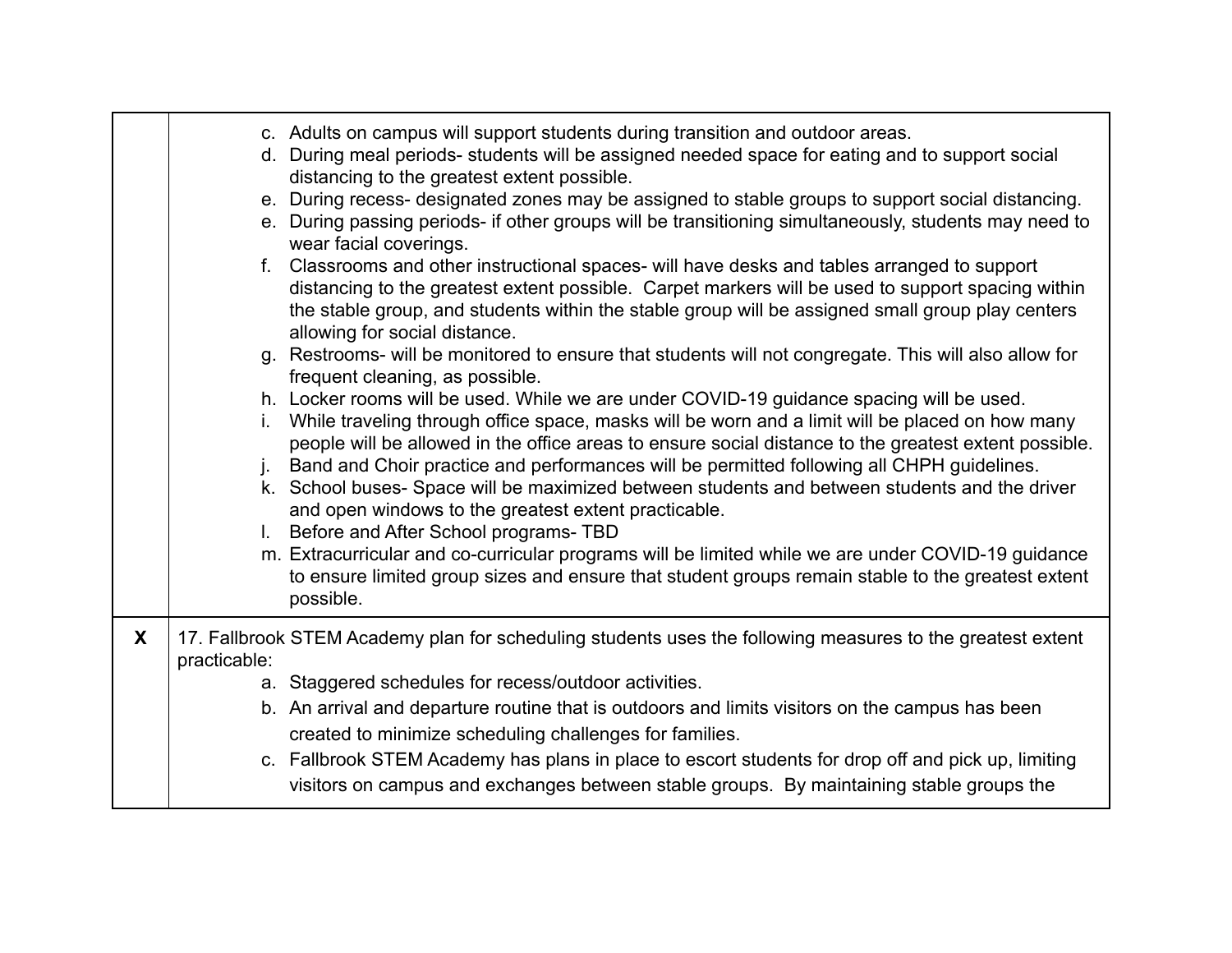|   |              | school is limiting the number of staff and adults in direct contact with students as well as<br>student-to-student contact.                                                                                                                                                                                                                                                                 |
|---|--------------|---------------------------------------------------------------------------------------------------------------------------------------------------------------------------------------------------------------------------------------------------------------------------------------------------------------------------------------------------------------------------------------------|
|   |              | d. Other protocols will be in place to limit direct contact with others as much as practicable.                                                                                                                                                                                                                                                                                             |
| X | practicable: | 18. Fallbrook STEM Academy plan to limit student mixing uses the following measures to the greatest extent                                                                                                                                                                                                                                                                                  |
|   |              | a. Students will remain in the same "stable" group in assigned indoor spaces, as practicable. These<br>stable groups will be made up of the small group of students and classroom teachers, to the<br>greatest extent possible.                                                                                                                                                             |
|   |              | b. There will be minimal movement of students and teachers or staff as much as practicable.                                                                                                                                                                                                                                                                                                 |
|   |              | c. Activities may be redesigned to stagger schedules, assign play zones, and support student groups<br>to maintain stable groupings when needed.                                                                                                                                                                                                                                            |
|   |              | d. Staff has developed instructions and been trained to maximize spacing and ways to minimize<br>movements in both indoor and outdoor spaces that are easy for students to understand and are<br>developmentally appropriate.                                                                                                                                                               |
|   |              | e. Schedules and plans have been developed to minimize congregation on campus and movement<br>between groups. Entrance and exit routes for the main office and campus have been designated.                                                                                                                                                                                                 |
|   |              | f. Common areas will only be used when social distancing is practicable. Common areas will be<br>used in a staggered, scheduled manner with properly spaced occupants.                                                                                                                                                                                                                      |
|   |              | g. Meals will be served in classrooms or outdoors, on designated days. All meals are individually<br>served, sharing of food, utensils and other meal items is prohibited.                                                                                                                                                                                                                  |
|   |              | h. Visitors and volunteers on campus will be limited. Campus visits are outlined in the board policy<br>and the parent handbook and will require adherence to COVID-19 Health and Safety protocols.<br>Volunteers will need to follow the Volunteer Code of Conduct.                                                                                                                        |
| X |              | 19. Fallbrook STEM Academy has developed plans to maximize space between seating and desks. Consider<br>ways to establish space for students through other means if practicable, such as additional spacing between<br>desks, where practicable, markings on classroom floors to promote distancing or arranging desks in a way that<br>minimizes face-to-face contact. The plans describe: |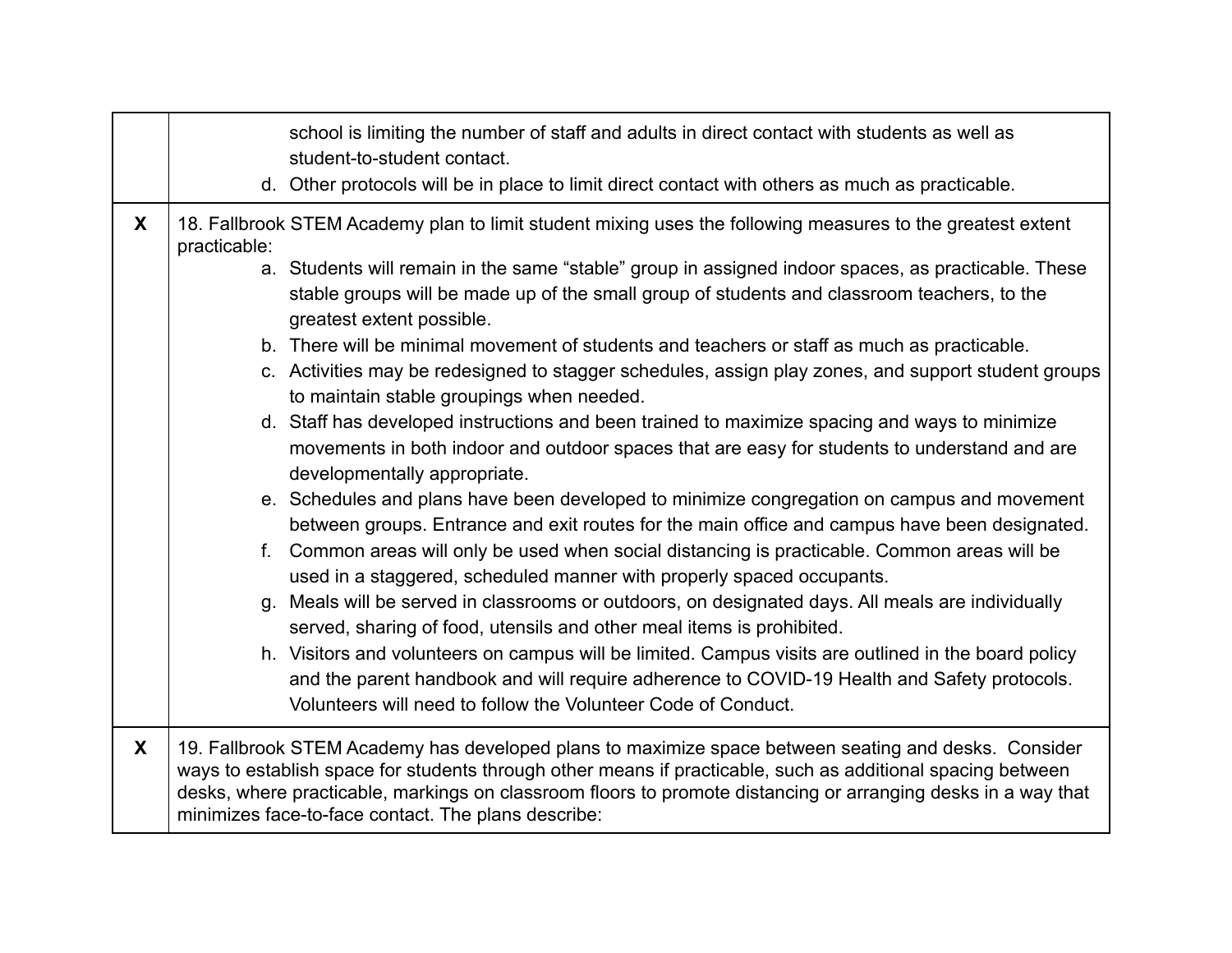| require physical redirection, appropriate protective measures will be employed. |  | a. How physical distancing will be maintained<br>■ Classrooms- small group size, visual spacing reminders, tables, and student material<br>storage<br>School buses- when applicable, drivers and students will be distanced appropriately, based<br>on seating arrangements, to the greatest extent possible<br>■ Outdoor tables and play zones will be established, and staff will be assigned to support<br>students with maintaining appropriate distance and maintaining each stable group<br>b. Plexiglass and other barriers may be used to support the main office reception area, and the<br>quarantine space.<br>c. When employees are working directly with students, including students with disabilities or students that |
|---------------------------------------------------------------------------------|--|---------------------------------------------------------------------------------------------------------------------------------------------------------------------------------------------------------------------------------------------------------------------------------------------------------------------------------------------------------------------------------------------------------------------------------------------------------------------------------------------------------------------------------------------------------------------------------------------------------------------------------------------------------------------------------------------------------------------------------------|
|---------------------------------------------------------------------------------|--|---------------------------------------------------------------------------------------------------------------------------------------------------------------------------------------------------------------------------------------------------------------------------------------------------------------------------------------------------------------------------------------------------------------------------------------------------------------------------------------------------------------------------------------------------------------------------------------------------------------------------------------------------------------------------------------------------------------------------------------|

### **Sports and ExtraCurricular Activities**

| v<br>$\boldsymbol{\Lambda}$ | 21. Fallbrook STEM Academy has developed a plan for sports and extracurricular activities which incorporates                                                               |
|-----------------------------|----------------------------------------------------------------------------------------------------------------------------------------------------------------------------|
|                             | the following elements:                                                                                                                                                    |
|                             | a. Physical education is permitted, physical distance will be used and outdoor space leveraged.<br>Activities should take place outside to the maximum extent practicable. |
|                             | b. Fallbrook STEM Academy will limit equipment sharing and items will be cleaned if needed.                                                                                |

### **Limit Sharing**

| 22. Fallbrook STEM Academy has developed plans that describe how it will limit use of shared objects and          |
|-------------------------------------------------------------------------------------------------------------------|
| equipment, and when unavoidable, how items will be cleaned and disinfected as needed. Frequently shared           |
| objects include but are not limited to toys, games, art supplies, learning aids, books, electronic equipment, and |
| playground equipment. Fallbrook School's plan describes:                                                          |
| a. Students will be encouraged to limit personal belongings at school                                             |
|                                                                                                                   |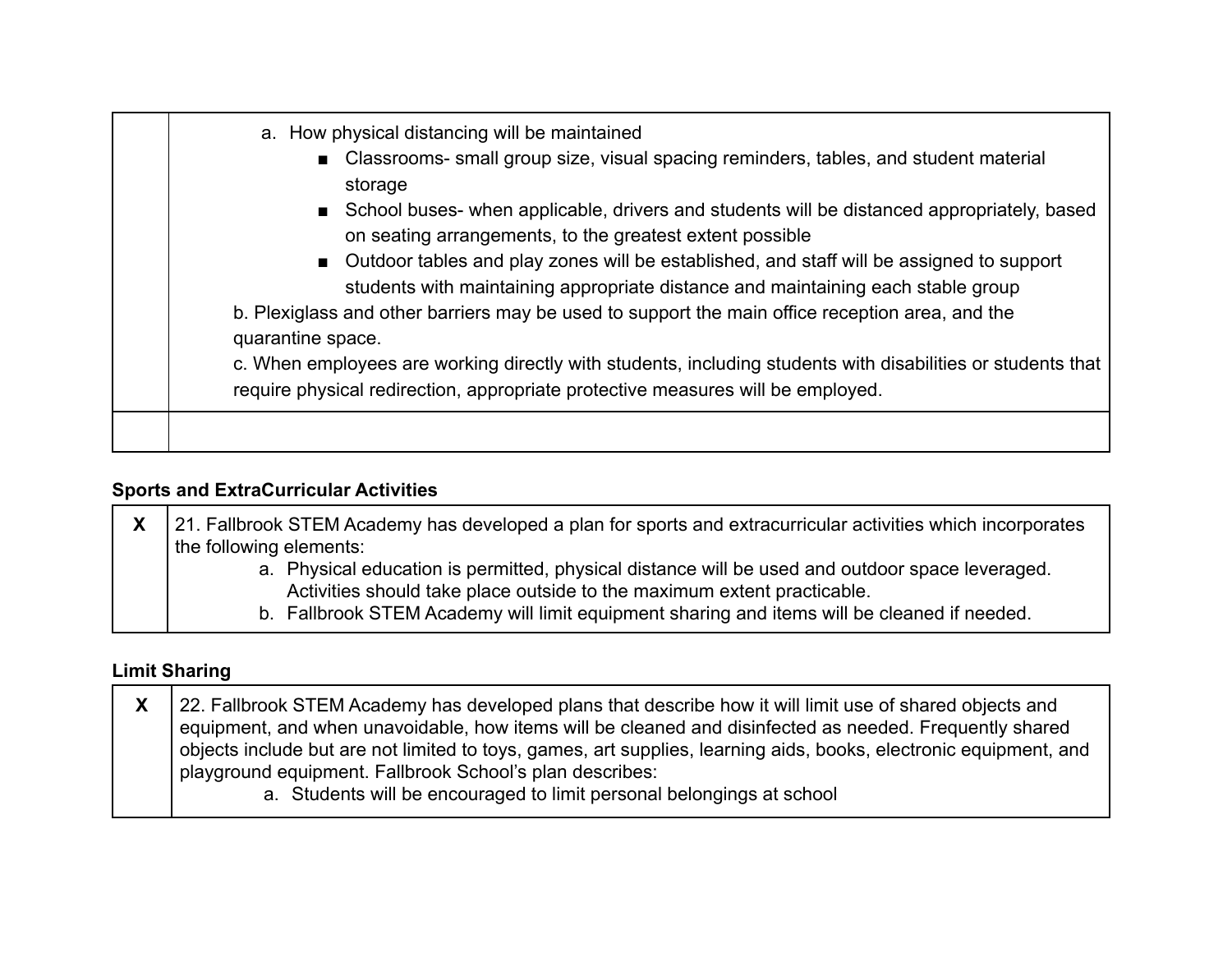| b. Such as crayons, glue, art supplies, etc, to the greatest extent practicable.                                                                                             |
|------------------------------------------------------------------------------------------------------------------------------------------------------------------------------|
| ■ All classroom supplies will be limited to the use of the classroom                                                                                                         |
| ■ Protocols will be established for removal of items from circulation, indoor or outdoor, that<br>require immediate attention (toys or items placed in student's mouth, etc) |

#### **Train All Staff and Educate Families**

| X | 23. Fallbrook STEM Academy has a plan that describes how it will train all staff and provide educational                                                                                                                                               |
|---|--------------------------------------------------------------------------------------------------------------------------------------------------------------------------------------------------------------------------------------------------------|
|   | materials to families in the following safety actions:                                                                                                                                                                                                 |
|   | a. Enhanced sanitation practices will continue and staff responsible for cleaning and disinfecting will<br>be trained.                                                                                                                                 |
|   | b. COVID guidelines- will be a part of initial staff training, and reviewed with parents at orientation<br>(in-person or virtual). Signage will be posted on campus.                                                                                   |
|   | c. Proper use, removal, and washing of face coverings- will be reviewed with staff at initial training,<br>and with parents at orientation (in-person or virtual). Signage will be posted to remind campus<br>employees and visitors of this practice. |
|   | d. Screening practices- will be reviewed with all employees prior to their return to work, parents will<br>be made aware of daily active screening practices during orientation (in-person or virtual).                                                |
|   | e. COVID-19 specific symptom identification- will be shared with both staff and parents prior to the<br>return to school. Staff and parents will receive updates as needed and information.                                                            |
|   | f. Preventing the spread of COVID-19 if you are sick, including the importance of not coming to<br>work if symptoms are present, or if they or someone they live with has been diagnosed with<br>COVID-19.                                             |
|   | g. Proper use, removal and washing of cloth face coverings- will be shared with staff prior to their<br>return to work and parents at orientation (in-person or virtual).                                                                              |
|   | h. The plan and procedures to follow when children or adults become sick at school.                                                                                                                                                                    |
|   | The plan and procedures to protect workers from COVID-19 illness.                                                                                                                                                                                      |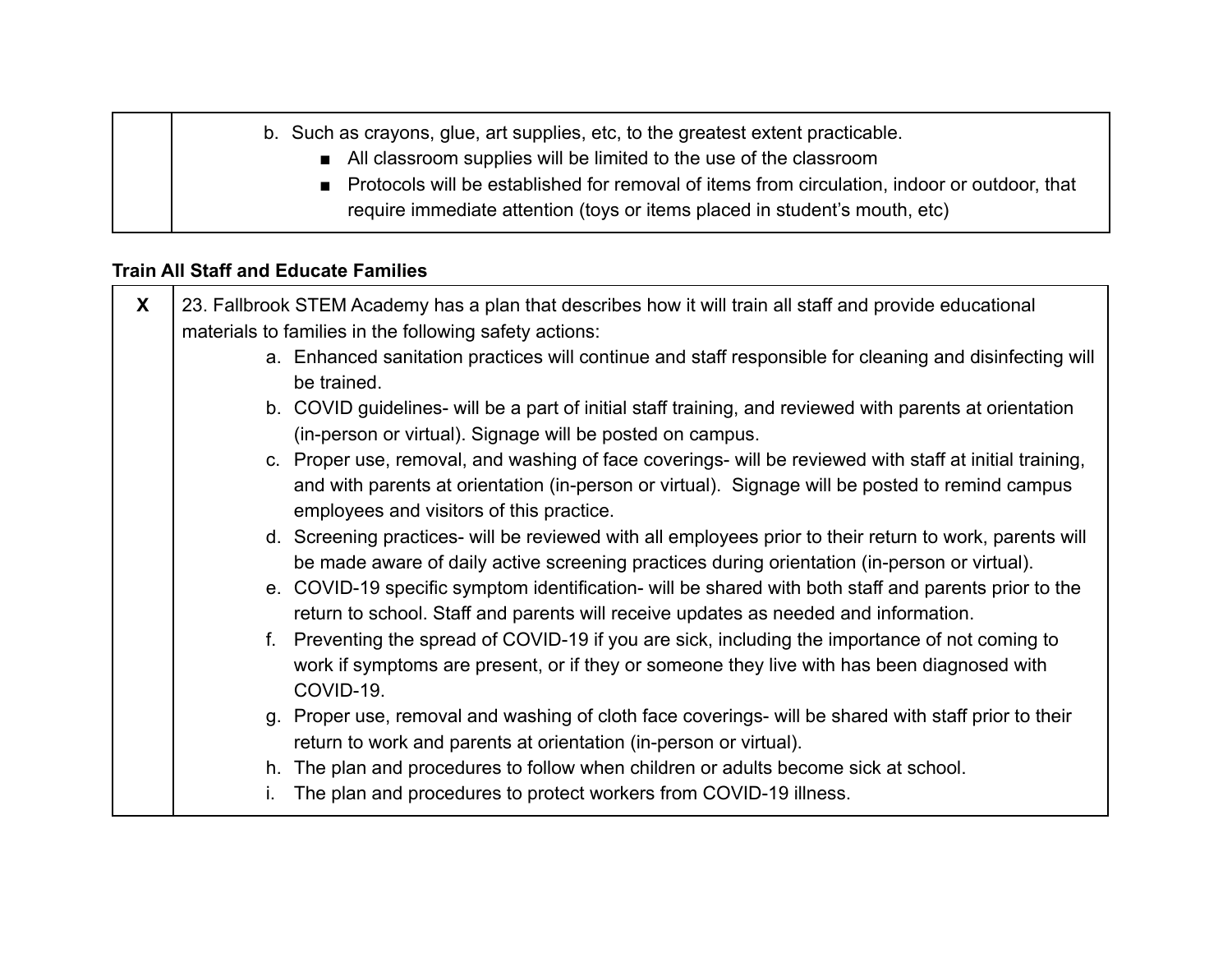**X** 24. To the greatest extent possible, training and education will be provided virtually. If an in-person option is provided, physical distancing will be maintained to the greatest extent possible. Orientation will also be posted on our school website and materials will be available following the first day of school.

#### **Check for Signs and Symptoms**

| X | 25. Fallbrook STEM Academy in conjunction with FUESD has developed and shared expectations for daily<br>symptom and temperature screening of all students, staff, and visitors prior to arriving at the school campus or<br>school bus. The plan includes the following elements: |
|---|-----------------------------------------------------------------------------------------------------------------------------------------------------------------------------------------------------------------------------------------------------------------------------------|
|   | n. Actively encouraging students and staff who are sick or who have been in close contact with a<br>person with COVID-19 to stay home.                                                                                                                                            |
|   | ■ FUESD policies encourage sick staff and students to stay at home without fear or reprisal,<br>and ensure staff, students, and students' families are aware of these policies.                                                                                                   |
|   | o. Temperatures will need to be taken at home prior to arrival.                                                                                                                                                                                                                   |
|   | p. All individuals will be asked about COVID-19 symptoms within the last 24 hours and whether<br>anyone in their home has had COVID-19 symptoms or a positive test.                                                                                                               |
|   | Fallbrook STEM Academywill provide parents with the list of screening questions to allow<br>$\blacksquare$<br>parents an opportunity to review the questions daily.                                                                                                               |
|   | The procedures for parents to monitor symptoms and temperature check at home will be<br>$\blacksquare$<br>shared.                                                                                                                                                                 |
|   | Student temperature checks will be conducted at home prior to drop off at school or going<br>to the bus stop. If taken at school, use of a no-touch thermometer.                                                                                                                  |
|   | q. FUESD will use the San Diego County Public Health Services (PHS) and SDCOE temperature<br>and screening criteria. This criteria will be maintained and updated by SDCPH in consultation<br>with CDHP.                                                                          |
|   | Students and staff with fever, symptoms, or exposure to COVID-19 will be sent home in<br>$\blacksquare$<br>accordance with the CHDP/SDCPH criteria.                                                                                                                               |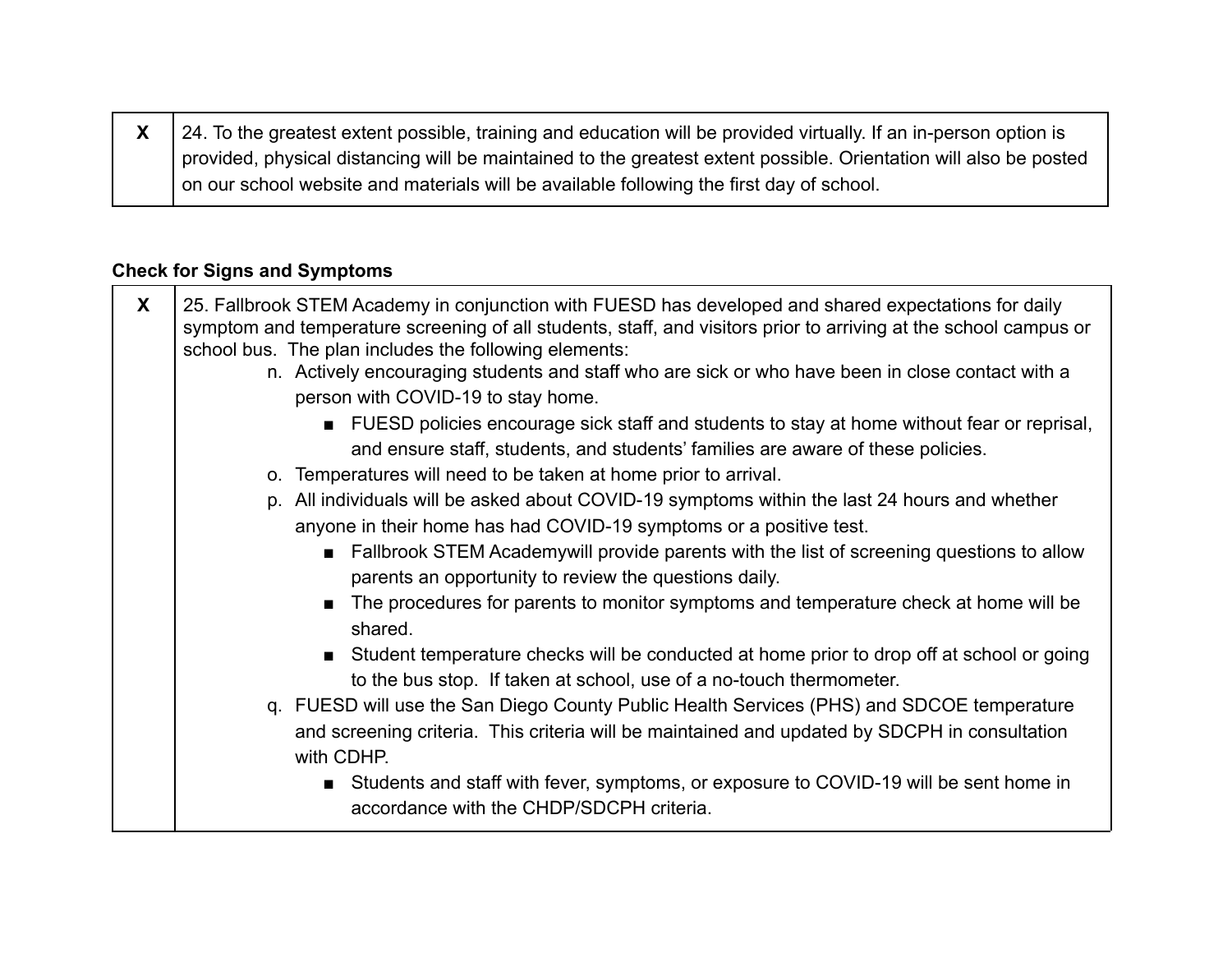|   | r. All staff will be trained to conduct visual wellness checks throughout the day to monitor staff and<br>students intermittently for signs of illness.<br>s. If a student is exhibiting symptoms of COVID-19, the health technician will communicate with the<br>parent/caregiver and refer to the student's health history form and/or emergency card.<br>t. Hand washing will be encouraged regularly. |
|---|-----------------------------------------------------------------------------------------------------------------------------------------------------------------------------------------------------------------------------------------------------------------------------------------------------------------------------------------------------------------------------------------------------------|
| X | 26. FUESD and Fallbrook STEM Academy have plans that describe how it will document/track incidents of<br>possible exposure and notify local health officials, staff, and families immediately of any positive case of<br>COVID-19 while maintaining confidentiality as required under FERPA and state law related to privacy of<br>educational records.                                                   |
| X | 27. FUESD and Fallbrook STEM Academy have developed plans to prevent discrimination against students<br>who (or whose families) were or are diagnosed with COVID-19 or who are perceived to be a COVID-19 risk.                                                                                                                                                                                           |

### **Plan for When a Staff Member, Child or Visitor Becomes Sick**

| X | 28. Fallbrook STEM Academy has developed a plan for responding when a staff member, child, or visitor<br>becomes ill. The plan describes how the school will:                                                                                                                                                                                                                                                                                                                                                                |
|---|------------------------------------------------------------------------------------------------------------------------------------------------------------------------------------------------------------------------------------------------------------------------------------------------------------------------------------------------------------------------------------------------------------------------------------------------------------------------------------------------------------------------------|
|   | a. Use a quarantine/isolation area to separate anyone who exhibits symptoms of COVID-19 (front<br>room in office).                                                                                                                                                                                                                                                                                                                                                                                                           |
|   | b. Any student or staff exhibiting symptoms will immediately be required to wear a face covering and<br>will be required to wait in the quarantine area until they can be picked up by their<br>guardian/caregiver for transport home or to a healthcare facility, as soon as is practicable.<br>Sick staff members and the student's parent/or guardian will be advised not to return until<br>they have met the CDC criteria to discontinue home isolation as detailed in the SDCOE<br>COVID19 K-12 Symptom Decision Tree. |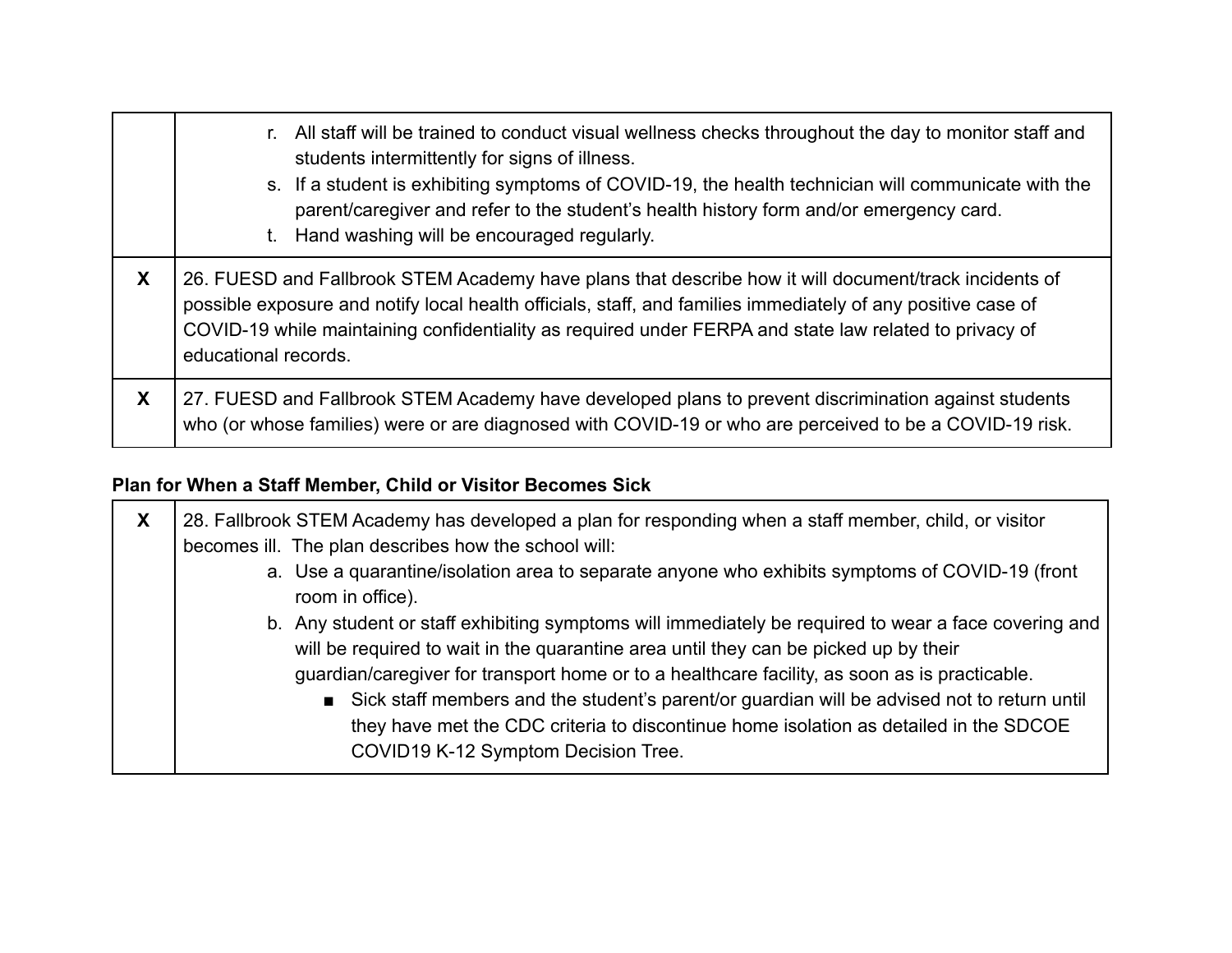| c. The parent/guardian will be asked to provide a safe transport home or to a healthcare facility, as soon as is      |
|-----------------------------------------------------------------------------------------------------------------------|
| practicable, when a student is exhibiting COVID-19 symptoms. If a parent needs further assistance the district        |
| will work with families individually.                                                                                 |
| d. In cases of serious illness including persistent pain or pressure in the chest, confusion, or bluish lips or face, |
| 9-1-1 will be contacted. FUESD will seek regular updates and further details regarding symptoms.                      |
| e. FUESD will notify local health officials immediately of any positive case of COVID-19, and expose staff and        |
| families as relevant while maintaining confidentiality as required by state and federal laws.                         |
| f. Once the quarantine area has been vacated by a sick individual, the area will be closed off and will not be        |
| used before cleaning and disinfection has occurred. In serious cases and to reduce exposure risk the space            |
| should remain closed for 24 hours prior to disinfecting, if practicable. If not possible, waiting as long as          |
| practicable is advised. Ensure a safe and correct application of disinfectants using PPE and ventilation              |
| recommended for clearing. Disinfectant products will be kept away from students and out of reach of children.         |
| g. The Fallbrook STEM Academy will ensure that students, including students with disabilities, have access to         |
| instruction when out of class, as required by federal and state law.                                                  |
| h. If advised by San Diego Public Health Services, FUESD will provide students, teachers, and staff from              |
| higher transmission areas, opportunities for telework, virtual learning, independent study and other options as       |
| feasible to reduce travel to schools in lower transmission areas and vice versa.                                      |
| i. FUESD will implement the necessary processes and protocols when a school has an outbreak, in                       |
| accordance with CDPH guidelines.                                                                                      |
| j. Following an outbreak, FUESD will investigate the COVID-19 illness and exposures and determine if any              |
| work-related factors could have contributed to risk of infection, and will update protocols as needed to prevent      |
| further cases.                                                                                                        |
|                                                                                                                       |

### **Maintain Healthy Operations**

 $\mathsf{X}$  | 29. Fallbrook STEM Academyhas plans that describe how it will: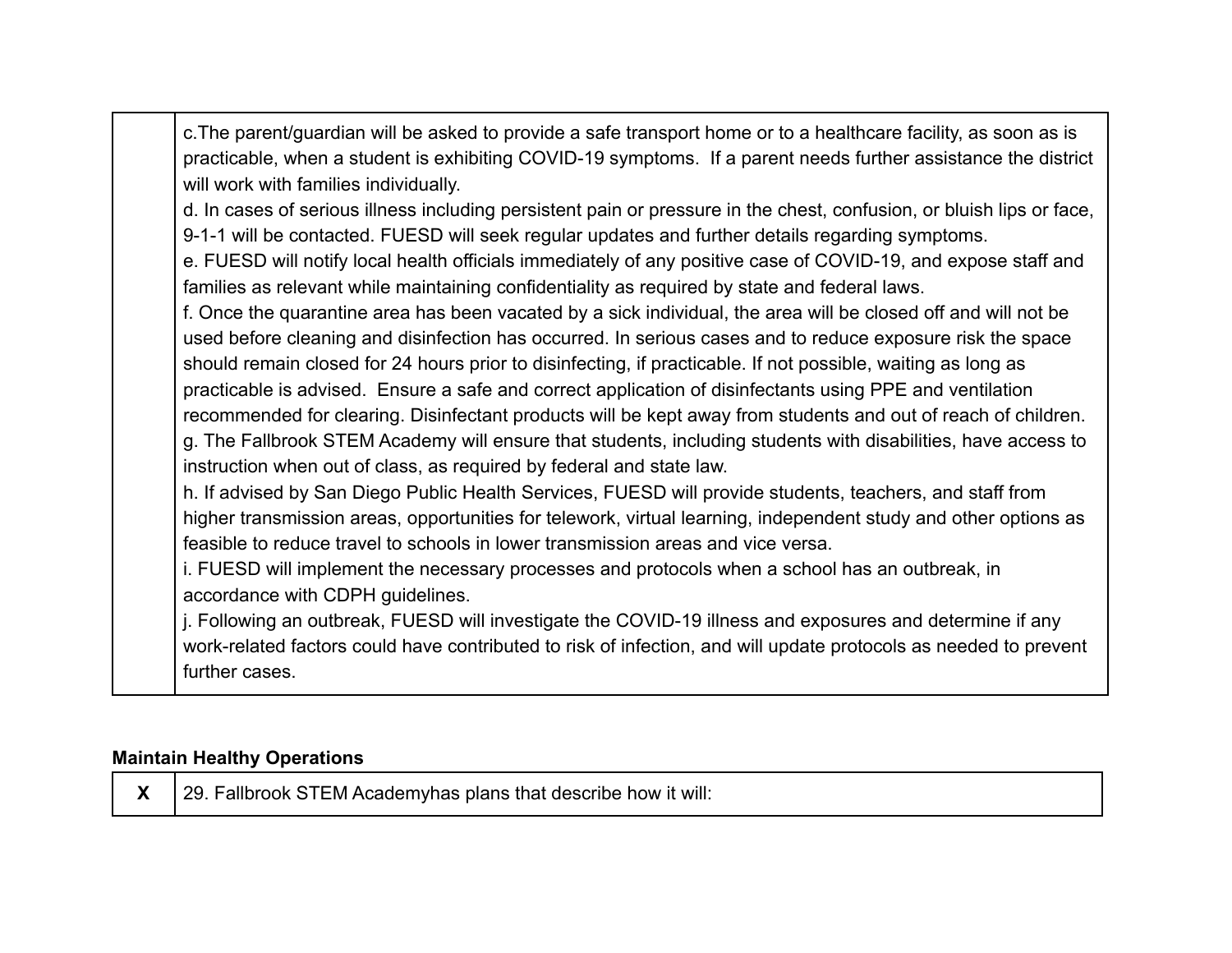- a. Monitor staff absenteeism and have a roster of trained back-up staff Staff absenteeism is monitored through AESOP and appropriately trained back-up staff is assigned through this system to the Fallbrook STEM Academy, upon arrival at the Fallbrook STEM Academy additional training and protocols are reviewed with the back up staff by the site supervisor.
	- b. The site administrator, or designee and the onsite health technician will monitor types of illnesses and symptoms among students and staff to help isolate them promptly as needed. The site staff is also in regular contact with district nursing staff for support and guidance regarding illness and COVID-19 symptoms.
	- c. The site administrator and the health technician clerk have been designated as the liaisons for responding to COVID-19 concerns. Employees are made aware of who they are and how to contact them prior to the staff"s return to work. The liaisons will be trained to coordinate documentation and tracking of possible exposures, in order to notify the district nurses who work with public health officials and then to notify staff and families in a prompt and responsible manner.
	- d. Fallbrook STEM Academywill maintain communication systems that allow staff and families to self-report symptoms and receive prompt notifications of exposures and closures, while maintaining confidentiality, as required by FERPA and state law related to privacy of educational records.
	- e. Local public health officials will be notified and with guidance provided by the district nurses' all staff and families will immediately be notified of any positive case of COVID-19 while maintaining confidentiality as required by state and federal laws.
		- Parent Letter English/Spanish
	- f. Support staff and students who are at higher risk for severe illness or who cannot safely distance from household contacts at higher risk will be provided with educational options such as virtual learning or independent study.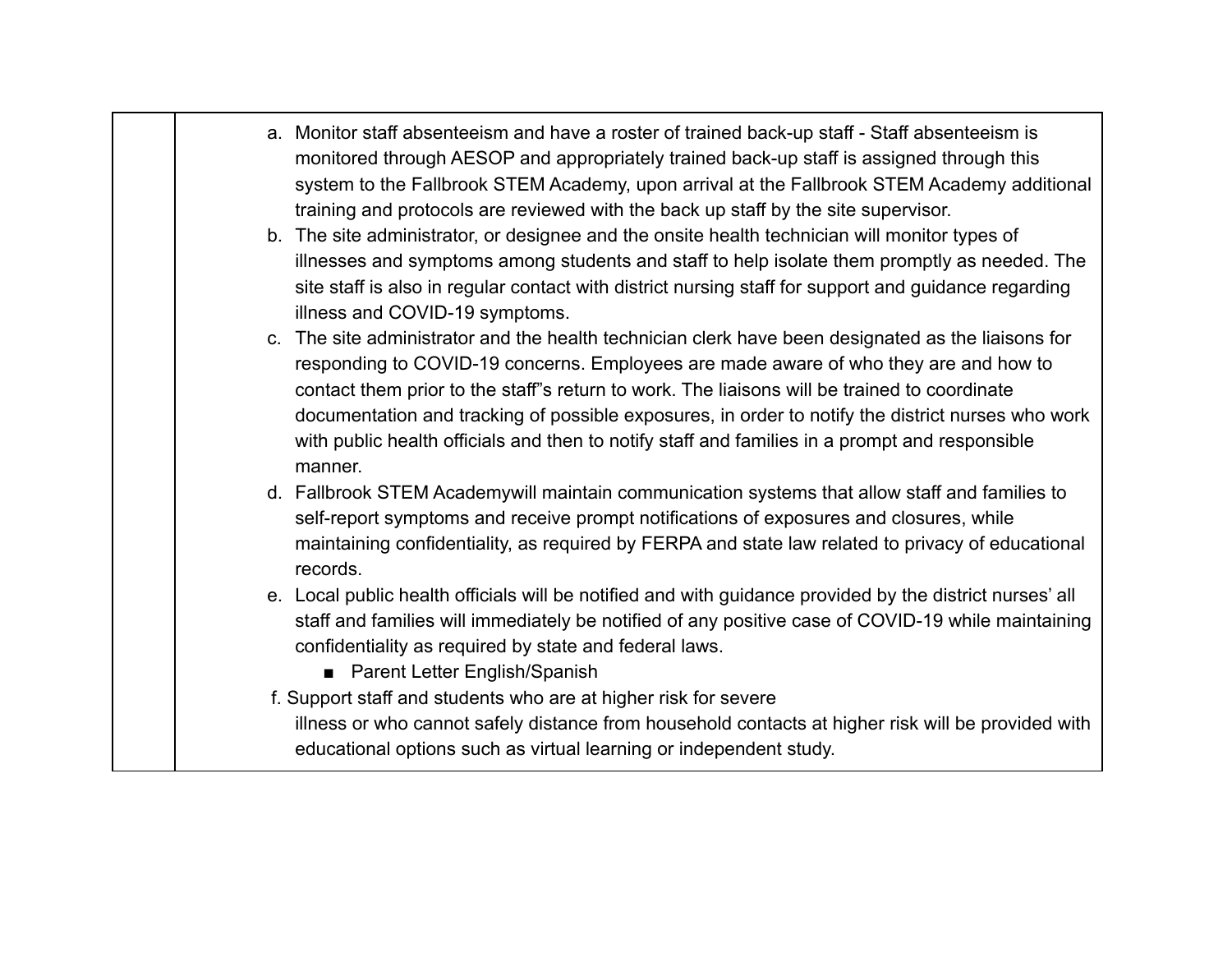# **Considerations for Partial or Total Closures**

| $\boldsymbol{X}$ | 30. FUESD has developed plans for the possibility of repeated closures of classes, groups, or entire facilities<br>when persons associated with the facility or in the community become ill with COVID-19. The plans describe how<br>the school will respond when a student, teacher, or staff member tests positive for COVID-19 and has exposed<br>others at the school, including:<br>a. In consultation with the local public health department, the process for determining:<br>Whether total or partial closure of the school is warranted and length of time necessary,<br>based on the risk level within the specific community as determined by the local public<br>health officer.<br>■ Identifying close contacts at the school who self-isolate at home for 14 days:<br>1. From classroom, office, or activity where the infected person was based<br>2. Other close contacts<br>■ Close off the classroom or office where the patient was based and do not use these areas<br>until after cleaning and disinfection. Wait several hours until the classroom or office is use<br>again.<br>Additional areas of the school visited by the COVID-19 positive individual may also need to<br>be closed temporarily for cleaning and disinfection.<br>b. FUESD and Fallbrook STEM Academywill implement communication plans for school closure to include<br>outreach to students, parents, teachers, staff, and the community using various methods of communications,<br>such as the district website, the emergency all-call system in our student information system, Remind, and/or<br>paper letters. |
|------------------|--------------------------------------------------------------------------------------------------------------------------------------------------------------------------------------------------------------------------------------------------------------------------------------------------------------------------------------------------------------------------------------------------------------------------------------------------------------------------------------------------------------------------------------------------------------------------------------------------------------------------------------------------------------------------------------------------------------------------------------------------------------------------------------------------------------------------------------------------------------------------------------------------------------------------------------------------------------------------------------------------------------------------------------------------------------------------------------------------------------------------------------------------------------------------------------------------------------------------------------------------------------------------------------------------------------------------------------------------------------------------------------------------------------------------------------------------------------------------------------------------------------------------------------------------------------------------------------------------------------------|
| X                | 31. Fallbrook STEM Academyhas developed a plan that describes how it will provide continuity of education:<br>a. When a student is absent due to COVID-19 like symptoms or exposure to someone who has tested<br>positive for COVID-19.<br>The Fallbrook STEM Academy will provide access to classwork with asynchronous and/or<br>synchronous instruction, at a minimum of once a week. Distance learning will be used to                                                                                                                                                                                                                                                                                                                                                                                                                                                                                                                                                                                                                                                                                                                                                                                                                                                                                                                                                                                                                                                                                                                                                                                         |

٦